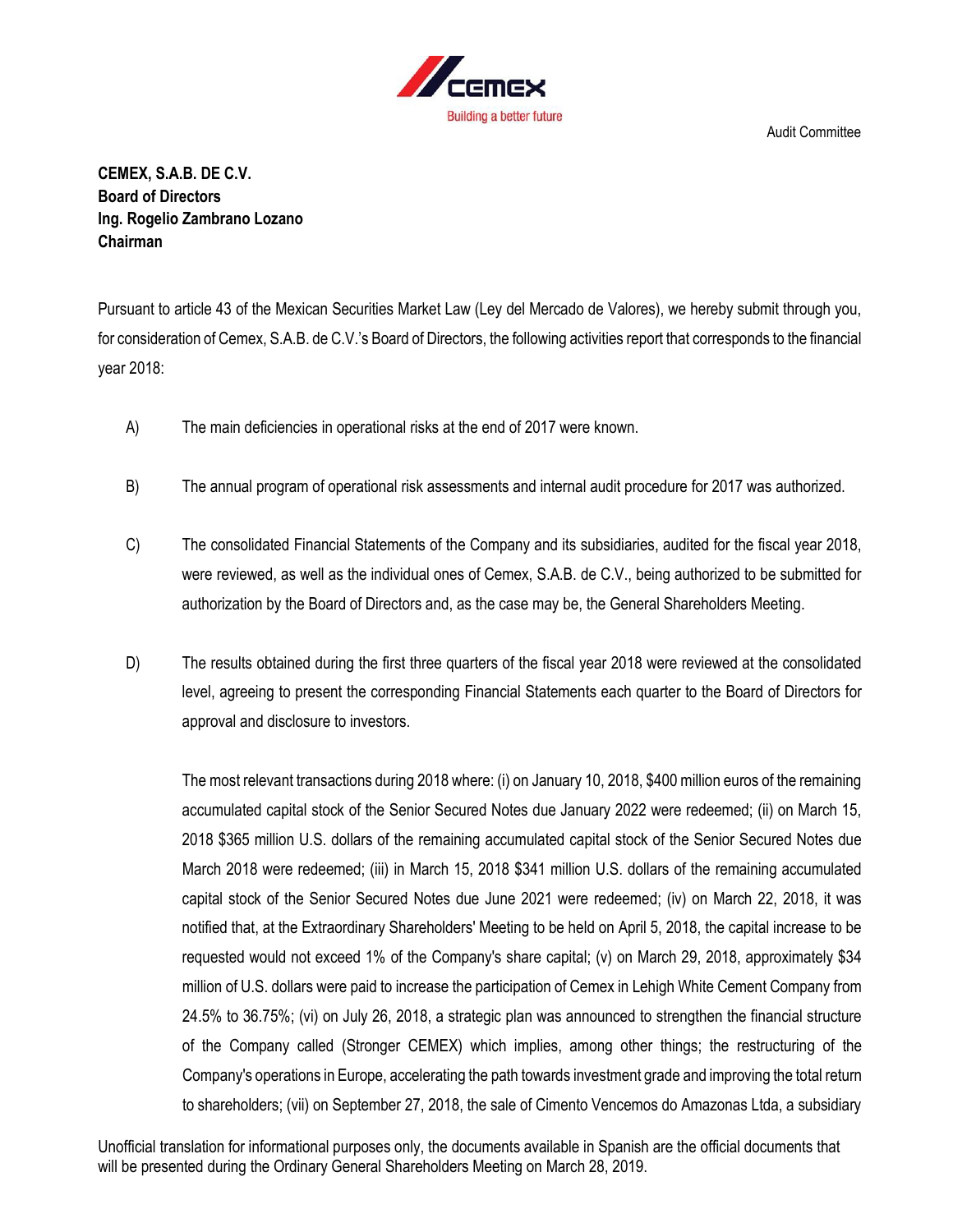

of the Company in Brazil, to Votorantim Cimentos, S.A. by for an amount of approximately \$31 million of U.S. dollars was closed; (viii) on November 27, 2018, starts the program for the repurchase of shares of the company approved at the General Shareholders Meeting of the company held on April 5, 2018; and (ix) as of December 31, 2018, 153,603,753 CPOs were repurchased, representing approximately 1.01% of the outstanding shares of the Company, at an average price of \$ 9.90 Mexican pesos per CPO.

- E) The Committee periodically evaluated the operational risks, their potential economic impact and the deficiencies detected in the audits, as well as their relevance and the measures taken by the Administration to correct them.
- F) The Committee was informed of (i) the results of the anonymous and confidential mechanisms for complaints and accusations, with details of the number of cases reported and resolved and distribution by department and regions in which the Company operates, and (ii) the update to the Code of Ethics in order to integrate new topics, with clearer structure and content.
- G) The Committee was informed (i) of the internal testing plan of the Company in accordance with the SOX 404 regulation with respect to year 2018, the Company had the support of Skadden, Arps, Slate, Meagher & Flom LLP, law firm based in the city of New York, United States from America, and of PricewaterhouseCoopers, auditing firm and consultants, to support the conclusions to be included in the 20-F annual report; and (ii) the current situation of the implementation of each of the remediation measures focused on having a better practice to eliminate or mitigate risks related to violations of anti-corruption laws, including the Foreign Corruption Practices Act ("FCPA") of the United States of America, as well as additional remedies that have been implemented to strengthen the Company's practices in this area.
- H) For the year ended December 31, 2016, a material weakness was detected related to significant unusual transactions in the process of generating financial information, which subsisted during the 2017 fiscal yea, since the control systems implemented require time to mature and be tested; as a result of this material weakness, in 2017 and 2018 a remediation plan was presented to the Committee to correct the deficiencies detected. Currently, the testing program for internal control systems is in the process of being revised to verify the efficiency of the corresponding controls as established by the applicable regulations.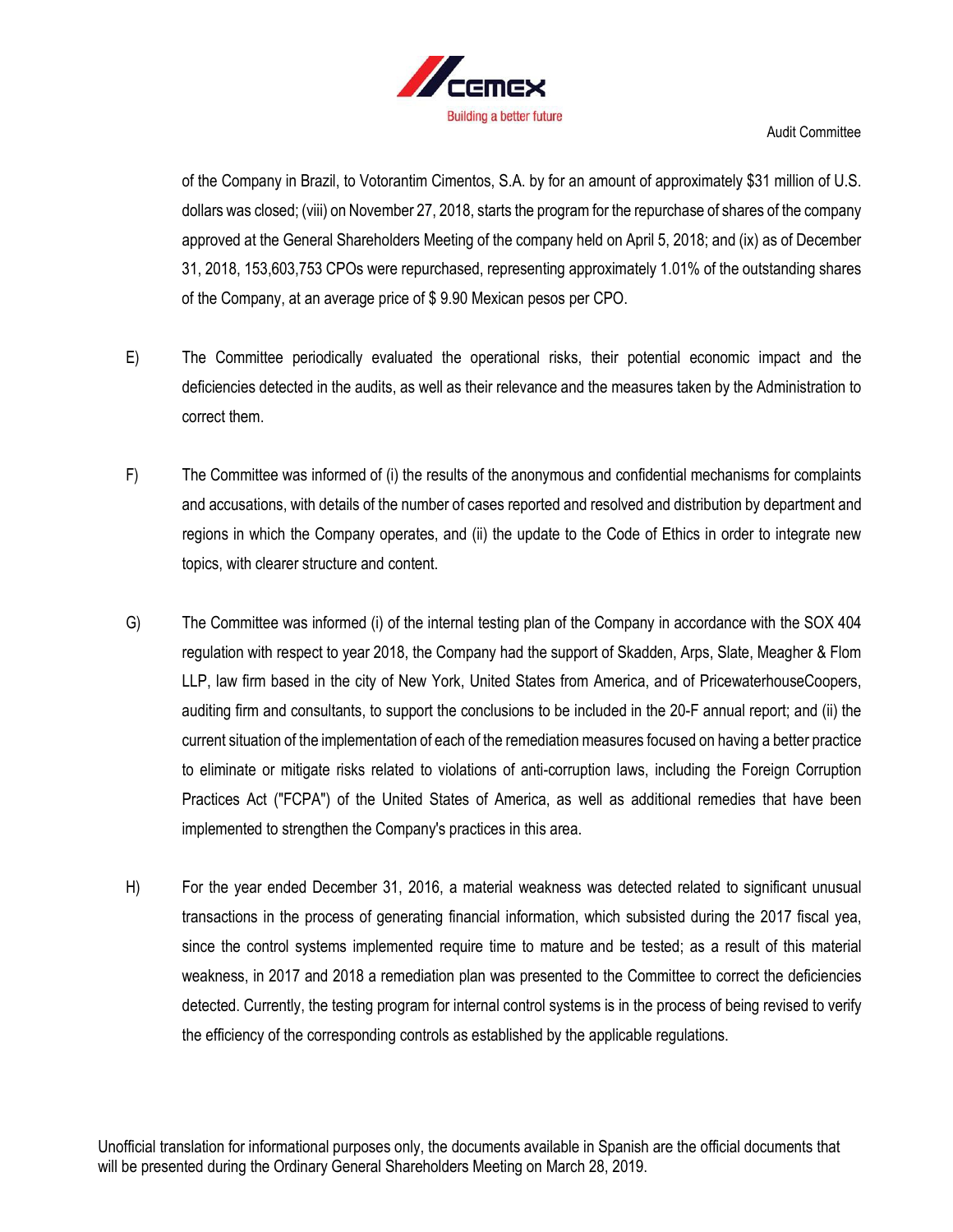

- I) A report on the main lawsuits in which Cemex, S.A.B. de C.V. or its subsidiaries are parties to, was presented at each Committee meeting, indicating the contingencies, possible economic effects and the state in which they are found.
- J) The External Auditor informed the Committee (i) of the main findings of the audits carried out during the 2017 and 2018 financial years; (ii) the analysis of the main issues and relevant operations and the effect thereof in the financial statements; (iii) the critical accounting policies and the main accounting estimates made by the Company; (iv) the responsibilities of the company and the external auditors; (v) the budget for the external audit firm for the periods 2017-2018 and 2018-2019; (vi) the results of the review made to KPMG by the Public Company Accounting Oversight Board ("PCAOB") regarding the audit work performed by KPMG to the Company in 2017; and (vii) the percentage of the fees accrued by the KPMG firm in 2018. Based on the foregoing, the Committee issued a favorable recommendation for the authorization of (a) to continue with the services of the External Audit firm KPMG Cardenas Dosal, SC during the year 2018 and until the presentation of the annual report, and (b) the budget of fees for the period April 2018 - April 2019.
- K) The external auditors attended to all Committee meetings, informing on their review to the internal control systems and following up on the relevant events and their impact on the Financial Statements during the 2018 financial year, as well as the main risk areas significant and contingencies, the monitoring that was given during the year, as well as the deficiencies found, which were considered non-material.
- L) The Committee was informed of the main new accounting rules that will apply to the Company in the period 2018-2019, and received an explanation on the main accounting policies in relation to income taxes, derivative financial instruments, impairment of assets of long life, obligations for the retirement of assets and recognition of income, confirming its independence by not providing non-permitted services to the Company and its subsidiaries. As well as, the performed and in process actions, in relation to the accounting standard IFRS 16, effective as of 2019, regarding changes in the lease registry for the Company.
- M) The Committee was updated on the investigations conducted by the securities authority of the United States of America and of the reception of an investigation order from the Department of Justice of the United States of America on possible violations of the FCPA and other laws, agreeing the Committee to recommend to the Board of Directors the hiring of an independent law firm that acts as advisor to the Board of Directors, and in its case the Committee.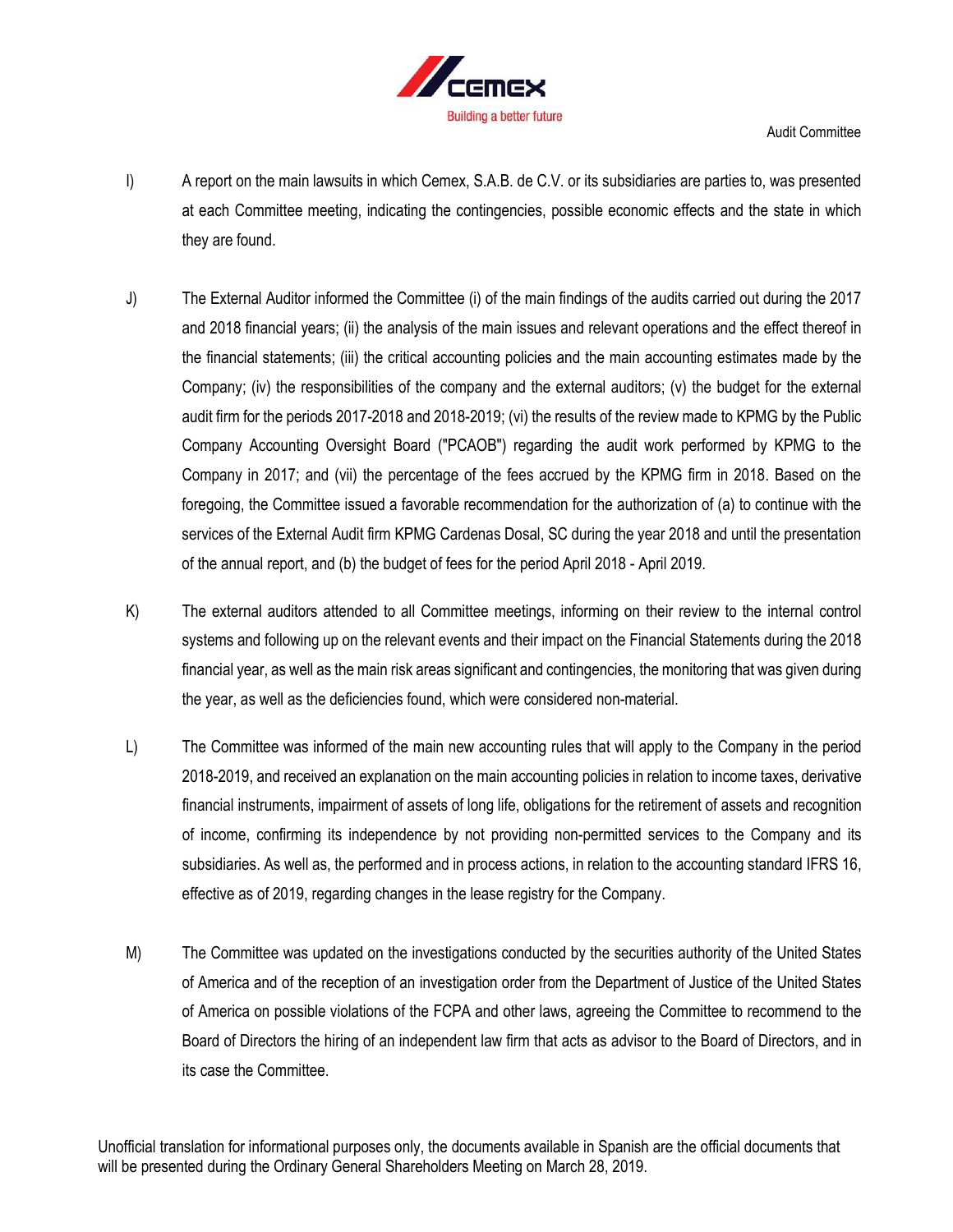

- N) The Committee was aware of the creation of the CAPEX Investment Projects Committee for the evaluation by corporate departments centralized to investments of more than 25 million dollars made in the business units, certifying mainly five concepts: (i) planning (matrix of risks, financial and technical viability); (ii) legal compliance (property titles, licenses, permits, etc.); (iii) project structure (main indicators and execution managers); (iv) use of resources (correct application of human, material and financial resources) and (v) operation (procurement processes, payments, asset management, auditing and internal controls).
- O) The Committee was informed about (i) the new Single External Auditors Circular (*Circular Única de Auditores Externos*) (CUAE) issued by the National Banking and Securities Commission (*Comisión Nacional Bancaria y de Valores*) in 2018, on its application as of 2019, and its impact on the processes of this Committee and the Board of Directors; as well as, (ii) the option of adopting, as of 2019, the dollars of the United States of America as a reporting currency for the consolidated (not individual) information of the Company, agreeing to present this proposal for approval by the Board of Directors.
- P) The Committee took note of the report on cybersecurity and governance of the technological systems department of the Company and its subsidiaries, topics of special relevance now that the Company has undertaken a digital transformation adopting a technology that allows information to be shared instantaneously between the Company and third parties.
- Q) The Committee received an update on the status of the administrative services agreement entered by the Company with IBM in 2012, the services provided under this agreement, the quality levels of the services, the savings obtained to this date and those expected until the termination of the agreement.
- R) The Committee was informed about the activities carried out to comply with the General Data Protection Regulation in force in Europe since May 2018 (GDPR) and the measures to mitigate the risks of violation of said regulation that include the ISO27001 being carried out in all countries in Europe where the Company has operations or offices.

The Committee made sure that Management properly followed the recommendations and corrective actions suggested by the external auditors, with no irregularities or material flaws thereto, issuing their opinion on the various matters within its scope which were submitted to the Board of Directors, the compliance with the resolutions related to Shareholders' Meetings and Board of Directors' Meetings was also reviewed.

Unofficial translation for informational purposes only, the documents available in Spanish are the official documents that will be presented during the Ordinary General Shareholders Meeting on March 28, 2019.